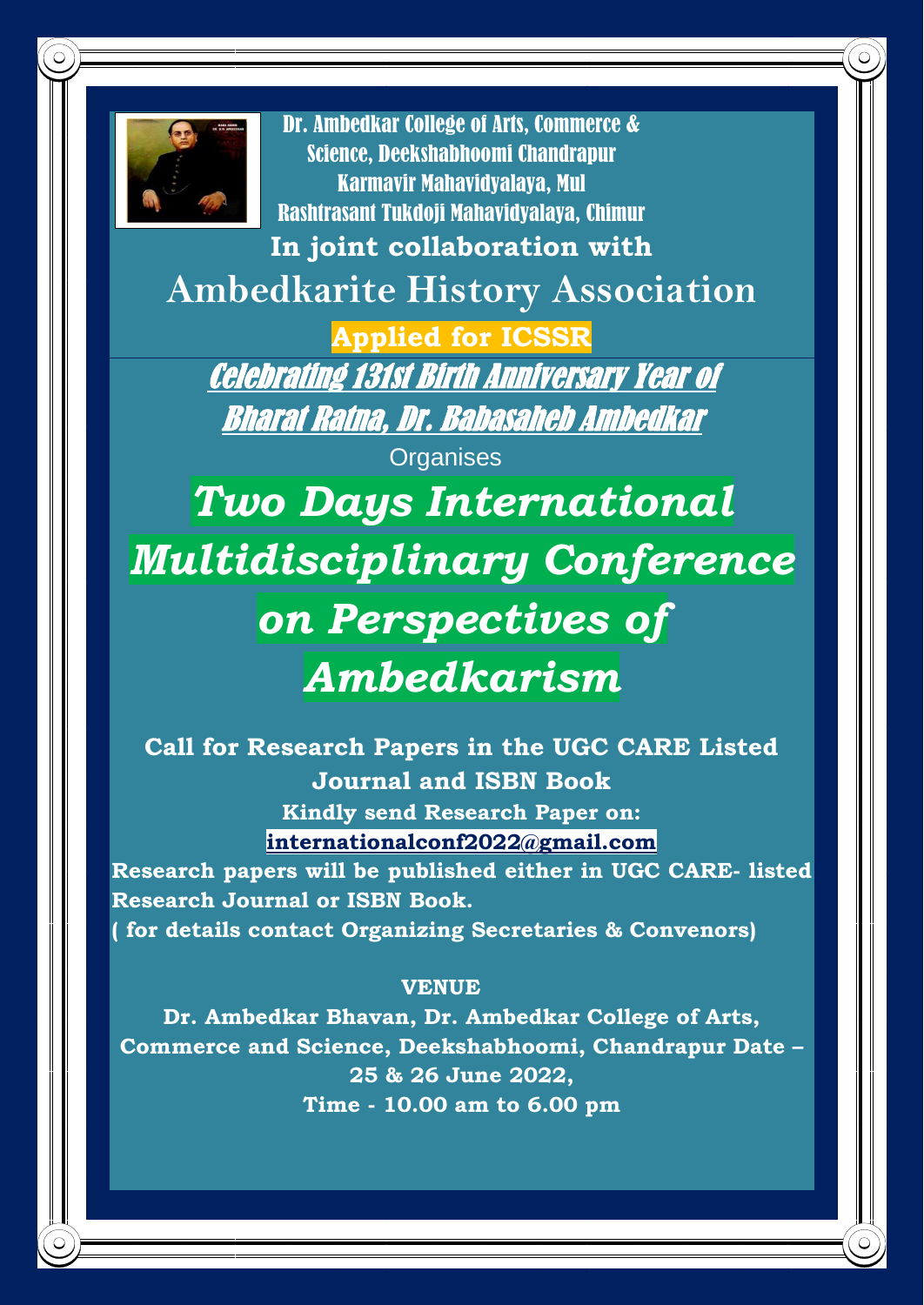#### **CONCEPT NOTE**

**The socio – politica**l **situation of nineteenth century India was undemocratic with practices like Untouchability, Chaturvarnya and Caste system. These challenges were an obstacle for an egalitarian society. There was none to look after the political interests of the millions of the untouchables. Their existence was, neglected not only by the British Government but also by the emerging political forces. The growth of political awakening and activism, in fact, did not recognize the problem of social segregation of the untouchables. Dr. Babasaheb Ambedkar played a decisive role in transforming and uplifting the depressed classes of the society.**

**Dr. Babasaheb Ambedkar was the emancipator of the untouchables, a champion of the depressed classes, far-sighted statesman, a champion for women's rights, a legal luminary, a constitutional expert, a true nationalist and a staunch protagonist of 'Democracy'. He channelized all his dynamism towards the building of a democratic society and polity in India, on the principles of liberty, equality and fraternity.**

**Dr. Babasaheb Ambedkar paved the path for social democracy. He defines democracy as a form and method of Government whereby revolutionary changes in the economic and social life of people were brought about without bloodshed. His concept of democracy aims at the welfare of people. He is of the opinion that democracy is a mode of associated living. The roots of democracy are to be searched in social relationships in terms of associated life between the people who form the society. He incorporated the democratic principles and provisions in the Constitution of India.**

**Dr. Babasaheb Ambedkar economic perspectives aimed at the welfare of the masses. He formulated the labour welfare policy. During his tenure as Member of Governor Generals Executive Council. His economic views are instrumental in bringing about economic changes. His policy of water management, agrarian reforms and industrial reforms are landmark decisions. Educational Perspectives of Ambedkarism propagated the spread of Education amongst the depressed classes. He was influenced by western scholars and their liberal ideas. He considered education as means of overall development of human being.**

**Dr. Babasaheb Ambedkar's conversion to Buddhism is an epoch -making event in the religious history of India. It has rooted the seeds of democracy in India and has social, political, religious, cultural implications. In Buddha and his Dhamma he clarified his concept of Buddhism. Prime motive of conversion was to create congenial atmosphere for the healthy growth of democracy.**

**Perspectives of Ambedkarism needs to be studied to understand the vision of Dr. Babasaheb Ambedkar on various issues. The Perspectives of Ambedkarism**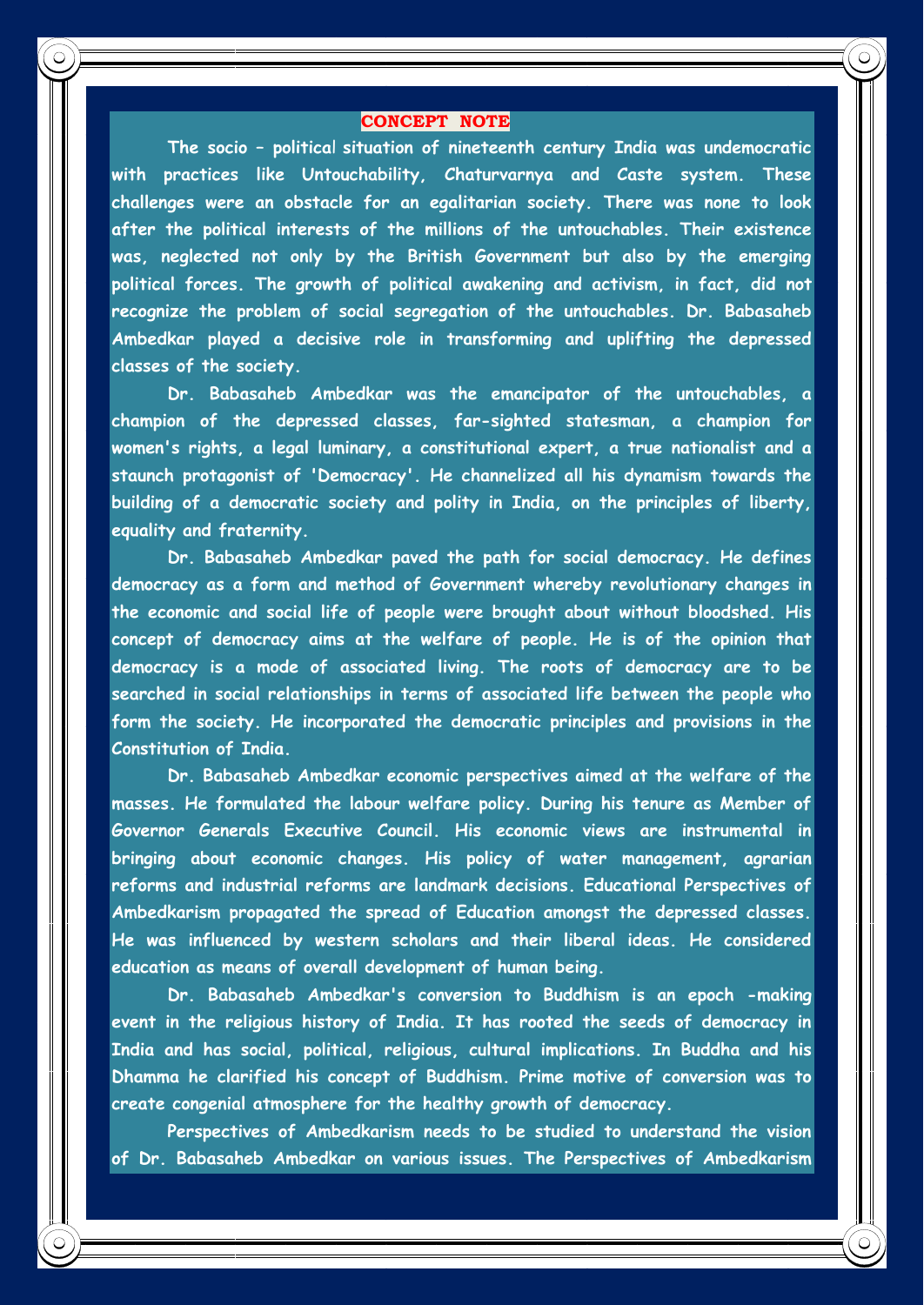**are multi-dimensional such as social, political, constitutional, legal, religious, cultural, economic. These perspectives are important in the contemporary period to resolve the various issue in society. The Conference thus aims to highlight the various perspectives of Ambedkarism.**

#### **SUB-THEMES :**

- **\* Caste System, Chaturvarnya System, Untouchability**
- **\* Bahishkrit Hitakarini Sabha , Samata Sanik Dal**

**\* Mahad Satyagraha, Kalaram temple entry movement.**

**\* Samaj Samta Sangh, The Peoples Education Society, The Buddhist Society of India.**

**\* Dr. Babasaheb Ambedkar's evidence and submission before Southborough Franchise Committee, Simon Commission, Cripps commission, Cabinet Mission, Round Table Conference, Poona Pact.**

**\* Independent Labour Party, All India Scheduled Caste Federation, Republican Party of India.**

**\* Member of Governor Generals Executive Council.**

**\* His ideas of Fundamental rights, Directive Principles of State Policy, Judiciary, Labour Policy, Reservation Policy, State Socialism, Gender issues.**

**\* Constitutional Safeguards for Backward Castes and Minorities including Scheduled Castes and ScheduledTribes, OBC, Denotified Tribes and Nomadic Tribes, Minorities, Children, Women, Labour and Differently Abled.** 

**\* Linguistic States, States and Minorities, Annihilation of Caste, Problem of Rupee, Who were Shudras?, Untouchables, Mukti kaun Pathe?, Buddha and his Dhamma.**

**\* Dr. Babasaheb Ambedkar's Perspectives of Journalism.**

**\* Ambedkarite literary Perspective .**

**\* Dr. Babasaheb Ambedkar's Perspectives of Buddhism.**

- **\* Dr. Babasaheb Ambedkar's Religious Perspective.**
- **\* Dr. Babasaheb Ambedkar's Political Perspective.**
- **\* Dr. Babasaheb Ambedkar's Social Perspective.**
- **\* Dr. Babasaheb Ambedkar's Perspective of Economic Democracy**
- **\* Dr. Babasaheb Ambedkar's Constitutional Perspective.**
- **\* Dr. Babasaheb Ambedkar's Perspective of Human Rights**
- **\* Dr. Babasaheb Ambedkar's Religious Perspective**
- **\* Dr. Babasaheb Ambedkar's Cultural Perspective**

**\* Dr. Babasaheb Ambedkdar's Perspective Nation building through Constitution of India**

**\* Dr. Babasaheb Ambedkdar's Perspective of Water Management**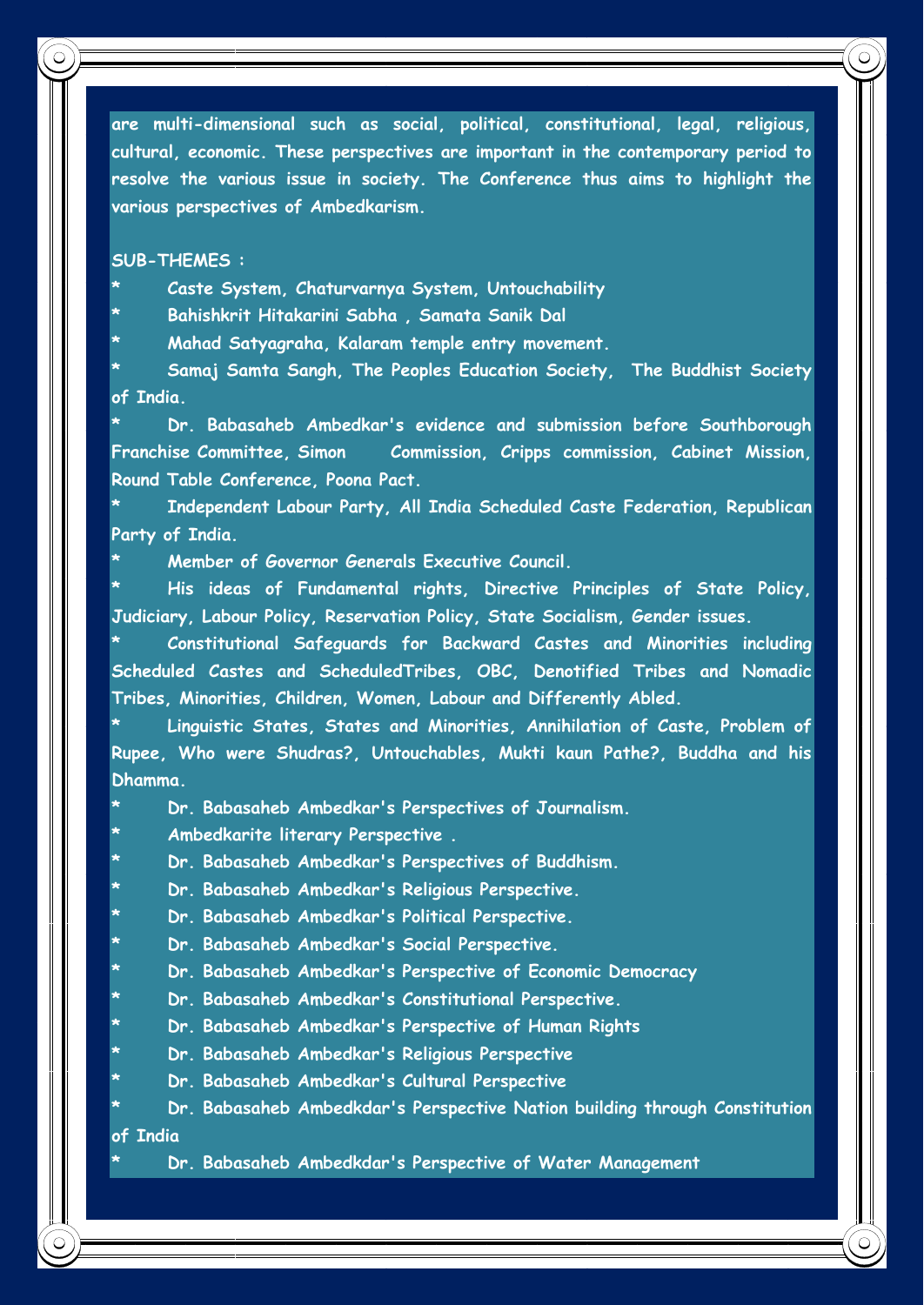- **\* Dr. Babasaheb Amedkar's Agrarian Perspective.**
- **\* Dr. Babasaheb Ambedkar's Environmental Perspective**
- **\* Researchers perspective of Ambedkarite Studies**

## **GUIDELINES FOR RESEARCH PAPER SUBMISSION : Full Length Research papers :**

**Perspectives of Ambedkarism is the theme of the Conference and subthemes are given in the brochure. Research papers based on the theme and subtheme only will be considered for Conference and each manuscript will undergo standard scientific review process before being accepted. Only accepted papers will be presented in the Conference and published in ISBN book or UGC care list journal which can be claimed in the coming academic year. The manuscript should be typed on anA4 size (11.69" X 8.27") file with proper margin of 1.5" on the left and 1" on all other sides. The manuscript should be in Times New Romans for English language or Mangal Font in Marathi/Hindi with font size 12 points and double space. The word limit for manuscript is not there. Research paper must not be published or presented earlier elsewhere. Researchers will be solely responsible for consequences in regards to plagiarism. Endnotes – Research papers must have endnotes.** 

 **Research paper should be sent on or before 3 June 2022. Kindly send your Research Paper on internationalconf2022@gmail.com.**

#### **IMPORTANT DATES:**

- **\* The Last date of full length paper submission: 3 June 2022.**
- **\* Paper presentation: 26th June 2022**

#### **ACCOMMODATION :**

**Participants have to make their own arrangements for their accommodation. Anyone needs accommodation kindly contact: Dr. Milind Bhagat-8788204052, Prof. Satish Petkar-8830098548, Mr. Gajanan Ghumade-9960559836**

## **Registration Fees is Rs 500/- for Teachers and Rs. 200/- for Students to be paid on:**

**Principal, Dr. Ambedkar College Chandrapur, Bank Name:- Canara Bank Chandrapur, Type of Account: Current, Account No:- 3313201000107, IFSC Code:- CNRB10003313 For details Contact Dr. Nitin Ghugare-8830092622** 

**Registration forms and undertaking of paper publication need to be mailed on or 3 June 2022**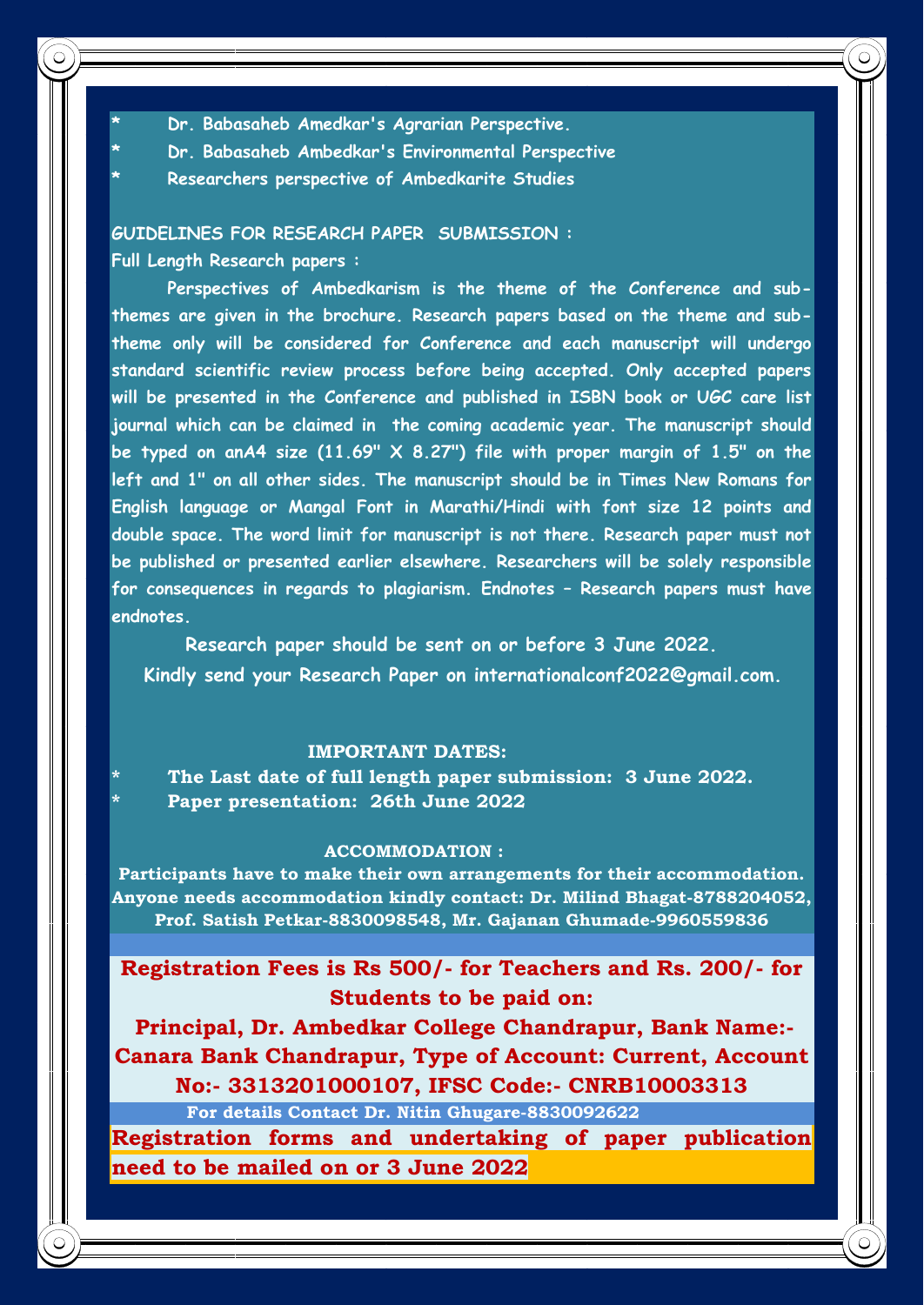### **RESEARCH PAPER PUBLICATION**

**Researchers who want to publish their papers in the UGC CARE listed ISSN Journal have to pay the fees Rupees 3000/-**

**Or Or Or** 

**Those researchers who want to publish their papers in the ISBN book have to pay the fee of Rs.500/-**

 **Fees must be deposited on the following account :**

**Saving Account Name:- Miss. Bhagyashri Shrikrushnarao Gadge, Bank Name:- Bank of Baroda, Branch - Balaji Chawk Yavatmal - 445001, Account No:- 04620100008821 IFSC Code:- BARB0YEOTMA**

**In case of Online Payment through Google Pay /Phone Pay Mobile No. 9403612849 (Bhagyashri Gadge)**

**Plagiarism will be checked and papers found with plagiarism more than the fixed limit will be rejected.** 

**Kindly send your research Paper on the following Email** 

**address:**

 **internationalconf2022@gmail.com For Further Communication please join WhatsApp Group** 

**1[\)https://chat.whatsapp.com/B614Z0PFVPw1YPiSWXiaWG](https://chat.whatsapp.com/B614Z0PFVPw1YPiSWXiaWG)**

**2[\)https://chat.whatsapp.com/Cb48noK2KN89JbZfsWHEbb](https://chat.whatsapp.com/Cb48noK2KN89JbZfsWHEbb)**

**3[\)https://chat.whatsapp.com/KwRSMkDYmvl9fDZGhiwXAy](https://chat.whatsapp.com/KwRSMkDYmvl9fDZGhiwXAy)**

**4[\)https://chat.whatsapp.com/DrSybHZ25kV9RKSQh2Hnf3](https://chat.whatsapp.com/DrSybHZ25kV9RKSQh2Hnf3)**

**5) Telegram group Link <https://t.me/+-P47HX1yDCcxZDNl>**